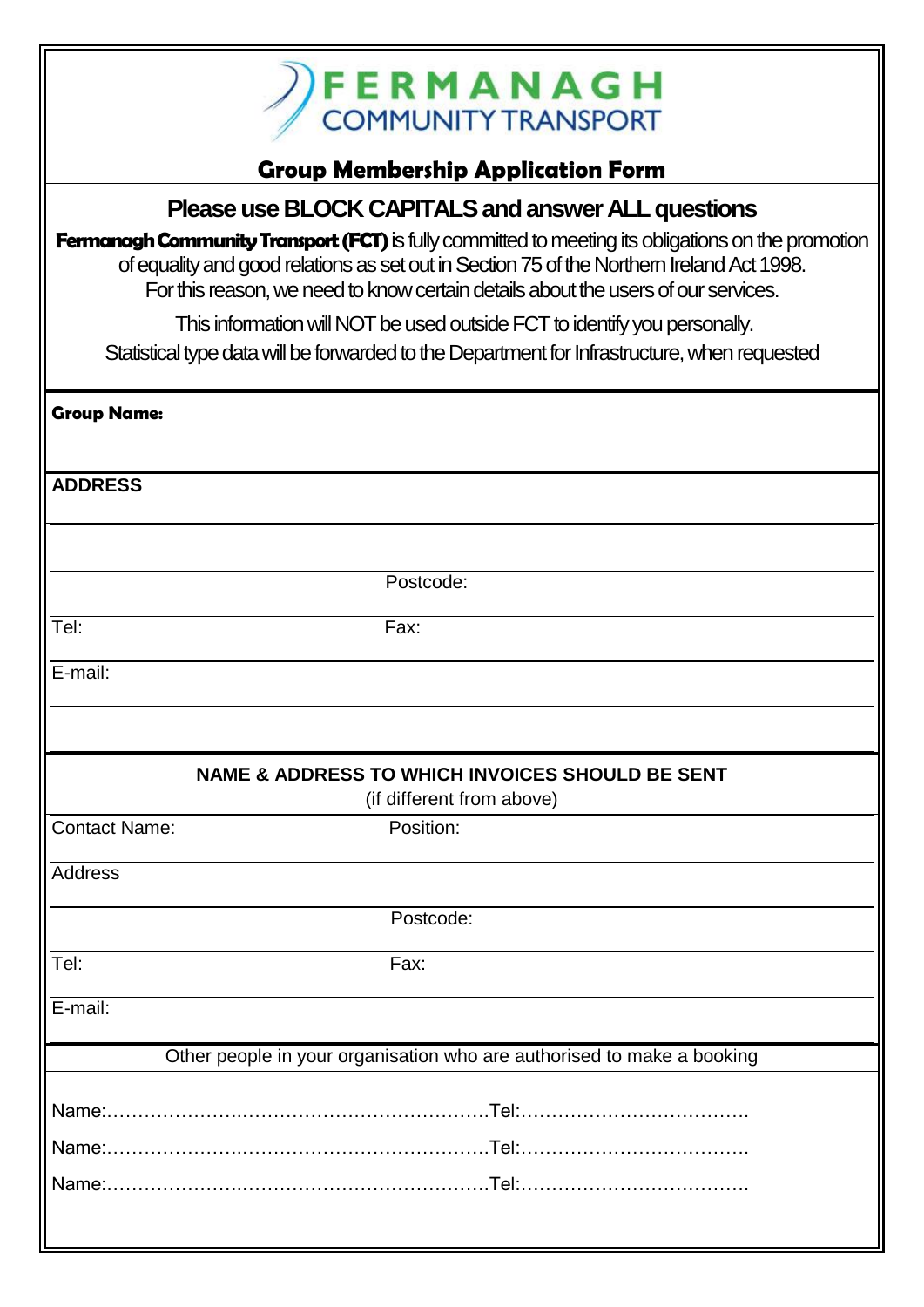| <b>ORGANISATIONAL STATUS</b> (Please answer every question)                                                                                                |  |            |                |  |
|------------------------------------------------------------------------------------------------------------------------------------------------------------|--|------------|----------------|--|
| Is your group:                                                                                                                                             |  | <b>YES</b> | <b>NO</b>      |  |
| Profit-making?                                                                                                                                             |  |            |                |  |
| A community/voluntary group?                                                                                                                               |  |            |                |  |
| A statutory body?                                                                                                                                          |  |            |                |  |
| A registered charity? (Please state No. below)                                                                                                             |  |            |                |  |
|                                                                                                                                                            |  |            |                |  |
| OUR MINIBUSES MAY ONLY BE USED BY GROUPS INVOLVED IN ONE OR MORE OF THE<br><b>ACTIVITIES LISTED BELOW.</b> (Tick those with which your group is concerned) |  |            |                |  |
| Education                                                                                                                                                  |  | Religion   |                |  |
| Recreation                                                                                                                                                 |  |            | Social welfare |  |
| Other activities of benefit to the community? (Please specify below):                                                                                      |  |            |                |  |
| AIMS OF YOUR ORGANISATION (Give brief details)                                                                                                             |  |            |                |  |
|                                                                                                                                                            |  |            |                |  |
| FOR NEW MEMBERS ONLY                                                                                                                                       |  |            |                |  |
| What type of transport does your group use at present?                                                                                                     |  |            |                |  |
| Why is this method of transport no longer appropriate?                                                                                                     |  |            |                |  |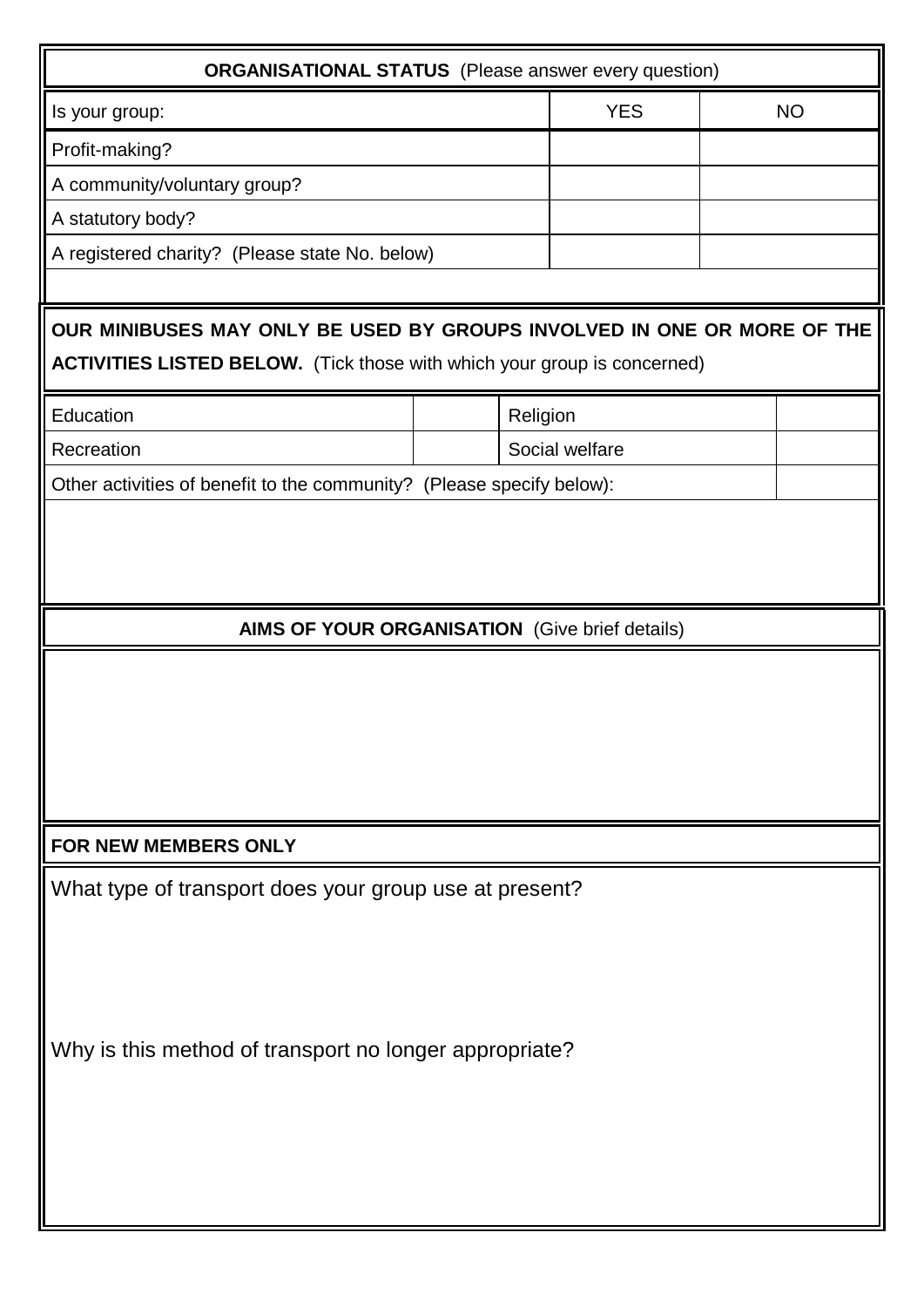#### **PEOPLE WITH WHOM YOUR ORGANISATION IS CONCERNED** (tick as many boxes as are relevant)

| People with a physical disability      | People with dementia       |  |
|----------------------------------------|----------------------------|--|
| People with a learning disability      | Elderly people             |  |
| People with mental health difficulties | Pre-school groups          |  |
| People from ethnic minorities          | Youth groups               |  |
| People with an alcohol related illness | Womens groups              |  |
| People with a drug related illness     | Health groups              |  |
| People affected by HIV or AIDS         | Other (give details below) |  |

#### **THE PEOPLE OF OUR GROUP ARE** *MAINLY*

**(Having a DEPENDANT is when you have personal responsibility for the care of a child, elderly person or person with an incapacitating disability )**

| People with Dependants    | <b>Both</b> |  |
|---------------------------|-------------|--|
| People without dependents | Not known   |  |

#### **THE PEOPLE OF OUR GROUP ARE** *MAINLY* **AGED**

| Under 18                            |  | Over <sub>65</sub> |  |
|-------------------------------------|--|--------------------|--|
| 19-65                               |  | Diverse Ages       |  |
| THE BEADLE AF AUD ADAID ADE MAINILY |  |                    |  |

#### **TOUR GROUP ARE** *MAINL***Y**

| Male                                      | <b>Diverse Gender</b> |  |
|-------------------------------------------|-----------------------|--|
| Female                                    |                       |  |
| THE PEOPLE OF OUR GROUP ARE MAINLY        |                       |  |
| People With Disability                    | <b>Both</b>           |  |
| <b>People Without Disability</b>          | Not known             |  |
| THE PEOPLE OF OUR GROUP ARE MAINLY        |                       |  |
| Protestant                                | Of Other Religions    |  |
| <b>Roman Catholic</b>                     | <b>Diverse</b>        |  |
| <b>Both Protestant and Roman Catholic</b> | None of the above     |  |